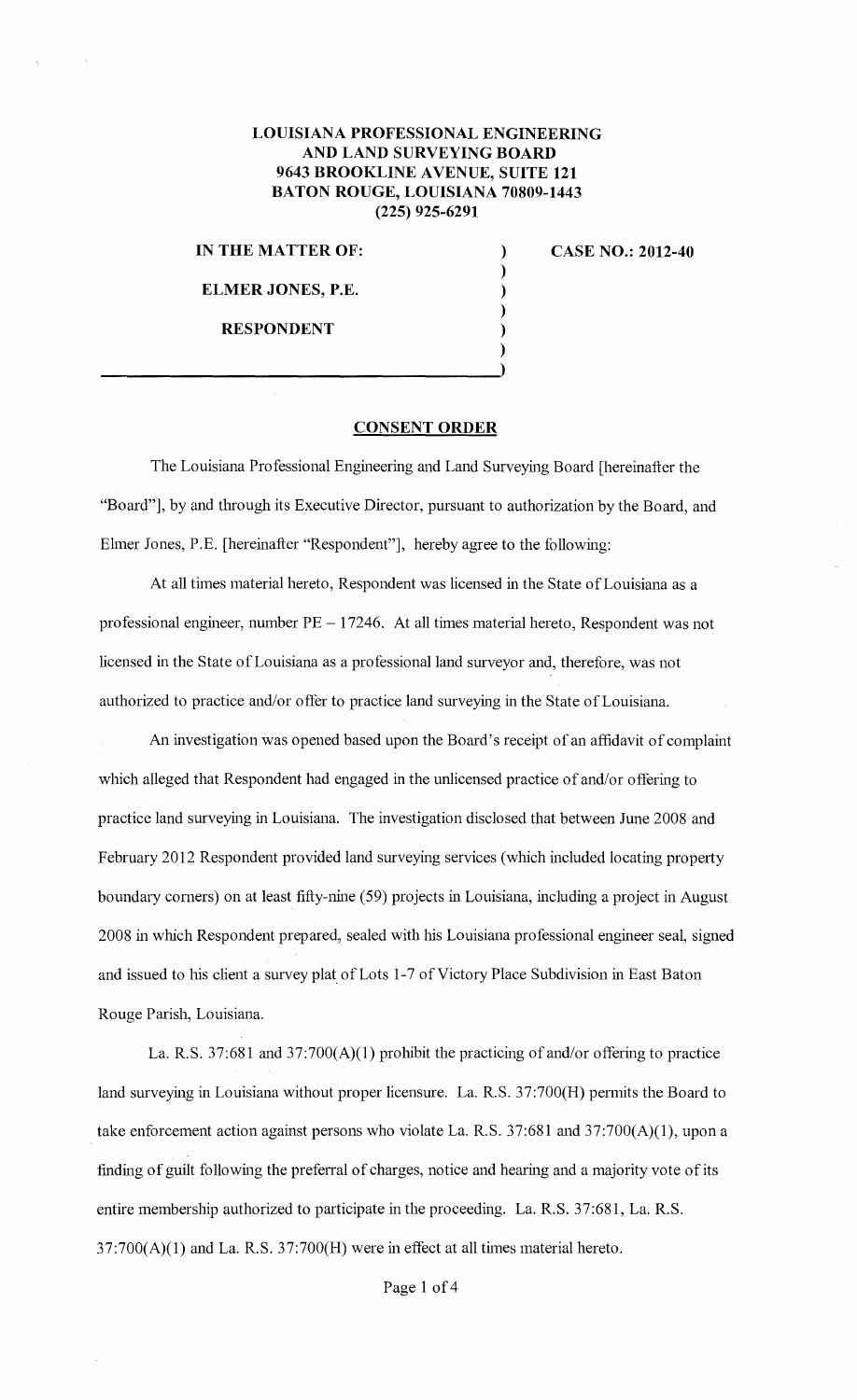It is undisputed that at all times material hereto Respondent was not licensed to practice and/or offer to practice land surveying in Louisiana and that between 2008 and 2012 Respondent practiced and/or offered to practice land surveying in Louisiana without proper licensure.

By letter dated March 20, 2013, the Board gave notice to Respondent that it was considering the preferral of charges against Respondent on the grounds that he may have violated La. R.S. 37:681 and 37:700(A)(1), relative to practicing and/or offering to practice land surveying in Louisiana without proper licensure.

Wishing to dispense with the need for fhrther enforcement action and to conclude the instant proceeding without further delay and expense, for the purpose of this proceeding only, Respondent and the Board do hereby enter into this Consent Order, in which Respondent of his own free will consents to the issuance of a Consent Order by the Board, wherein Respondent agrees to (a) pay a fine of four thousand  $(\$4,000.00)$  dollars, (b) pay administrative costs of nine hundred fifty-six and 95/100 (\$956.95) dollars, (c) pay to Nasser Ibrahim the amount of one thousand (\$1 ,000.00) dollars as reimbursement of his costs to obtain a correct survey plat of Lots 1-7 of Victory Place Subdivision in East Baton Rouge Parish, Louisiana and then provide to the Board satisfactory evidence of the payment, (d) successfully complete the Board's online Louisiana Laws and Rules Quiz, (e) successfully complete the Board's online Louisiana Professionalism and Ethics Quiz, (f) immediately cease and desist the preparation, sealing (with his Louisiana professional engineer seal), signing and issuance of survey plats, the location of property boundary corners or otherwise the practicing of and/or offering to practice land surveying in Louisiana until such time as he is duly licensed by the Board and (g) the publication oftllis Consent Order on the Board's website and a summary of this matter in the Board's official journal, the Louisiana Engineer and Surveyor Journal, and the reporting of this matter to the National Council of Examiners for Engineering and Surveying (NCEES), identifying Respondent by name.

Respondent admits to violations of the referenced laws and/or rules regarding the practicing of and/or offering to practice land surveying in Louisiana without proper licensure. Respondent acknowledges awareness of said laws and/or rules and states that he will comply with all applicable laws and rules henceforth. Respondent has been advised of his right to appeal; and he states affinnatively that he has been afforded all administrative remedies due it under the law. Page 2 of 4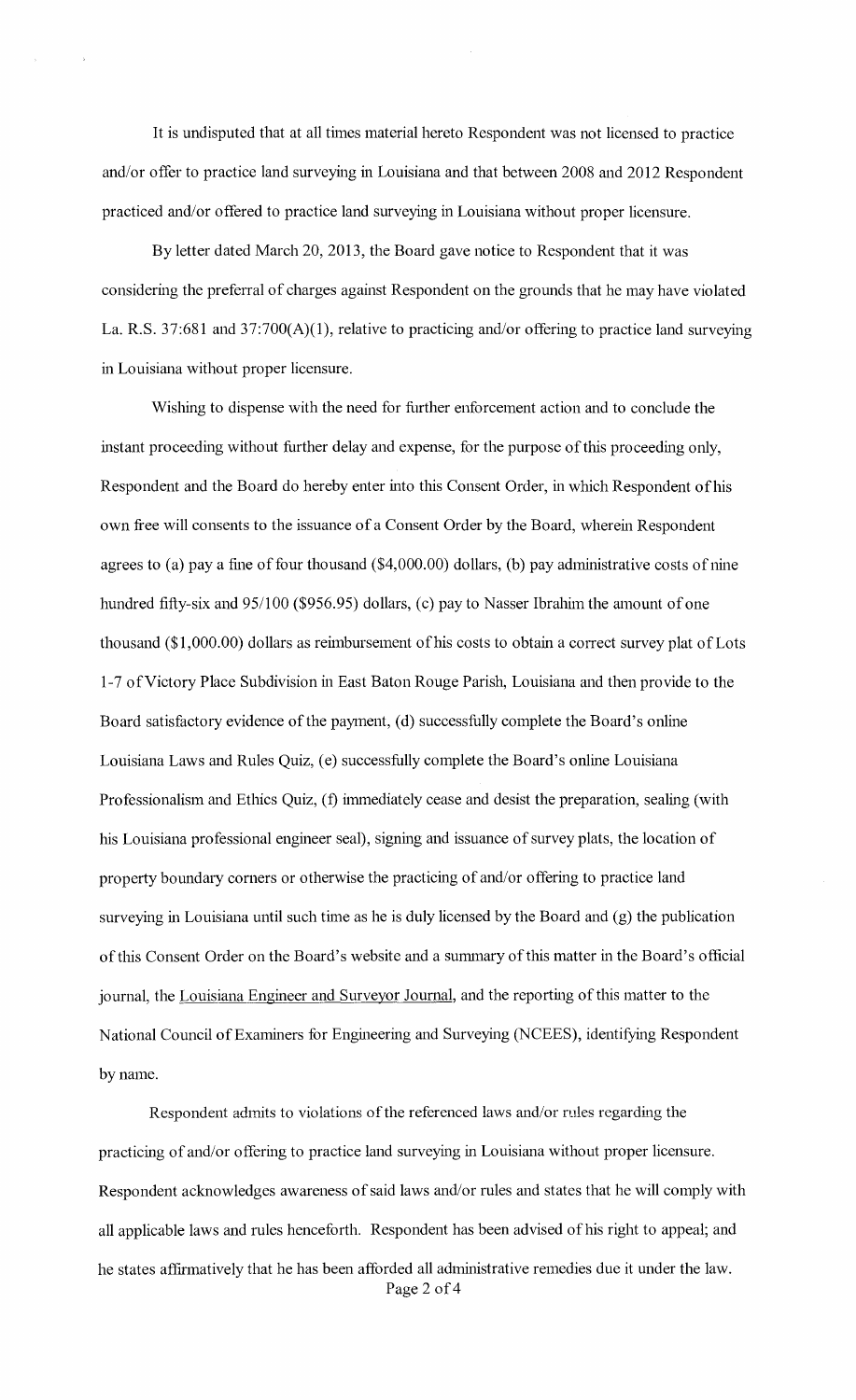Respondent further acknowledges awareness of the fact that the signed original of this Consent Order will remain in the custody of the Board as a public record and will be made available for public inspection and copying upon request.

Therefore, in consideration of the foregoing and by signing this Consent Order, Respondent does hereby waive his right to a hearing before the Board, to the presenting of evidence and witnesses on its behalf, to Findings of Fact and Conclusions of Law in this case, and to judicial review of this Consent Order.

Respondent hereby represents (a) that he fully understands the meaning and intent of this Consent Order, including but not limited to its final and binding effect, (b) that he has voluntarily entered into this Consent Order and that no other promise or agreement of any kind has been made to or with him by any person whatsoever to cause the execution of this instrument and (c) that the sanctions set forth in this Consent Order do not prevent the Board from taking further disciplinary or enforcement action against Respondent on matters not specifically addressed in this Consent Order.

WHEREFORE, the Louisiana Professional Engineering and Land Surveying Board and Respondent agree that:

1. Respondent shall pay a fine of four thousand (\$4,000.00) dollars, which shall be tendered to the Board by certified check payable to the Board, due upon the signing of this Consent Order; and

2. Respondent shall pay administrative costs of nine hundred fifty-six and 95/100 (\$956.95) dollars, which shall be tendered to the Board by certified check payable to the Board, due upon the signing of this Consent Order; and

3. Respondent shall pay to Nasser Ibrahim the amount of one thousand (\$1,000.00) dollars as reimbursement of his costs to obtain a correct survey plat of Lots 1-7 of Victory Place Subdivision in East Baton Rouge Parish, Louisiana, which shall be tendered to Mr. Ibrahim by certified check payable to Mr. Ibrahim, and then provide to the Board satisfactory evidence of the payment within sixty (60) days of the effective date of this Consent Order; and

4. Respondent shall successfully complete the Board's online Louisiana Laws and Rules Quiz with a score of 90% or higher and return it to the Board within sixty (60) days of the effective date of this Consent Order; and